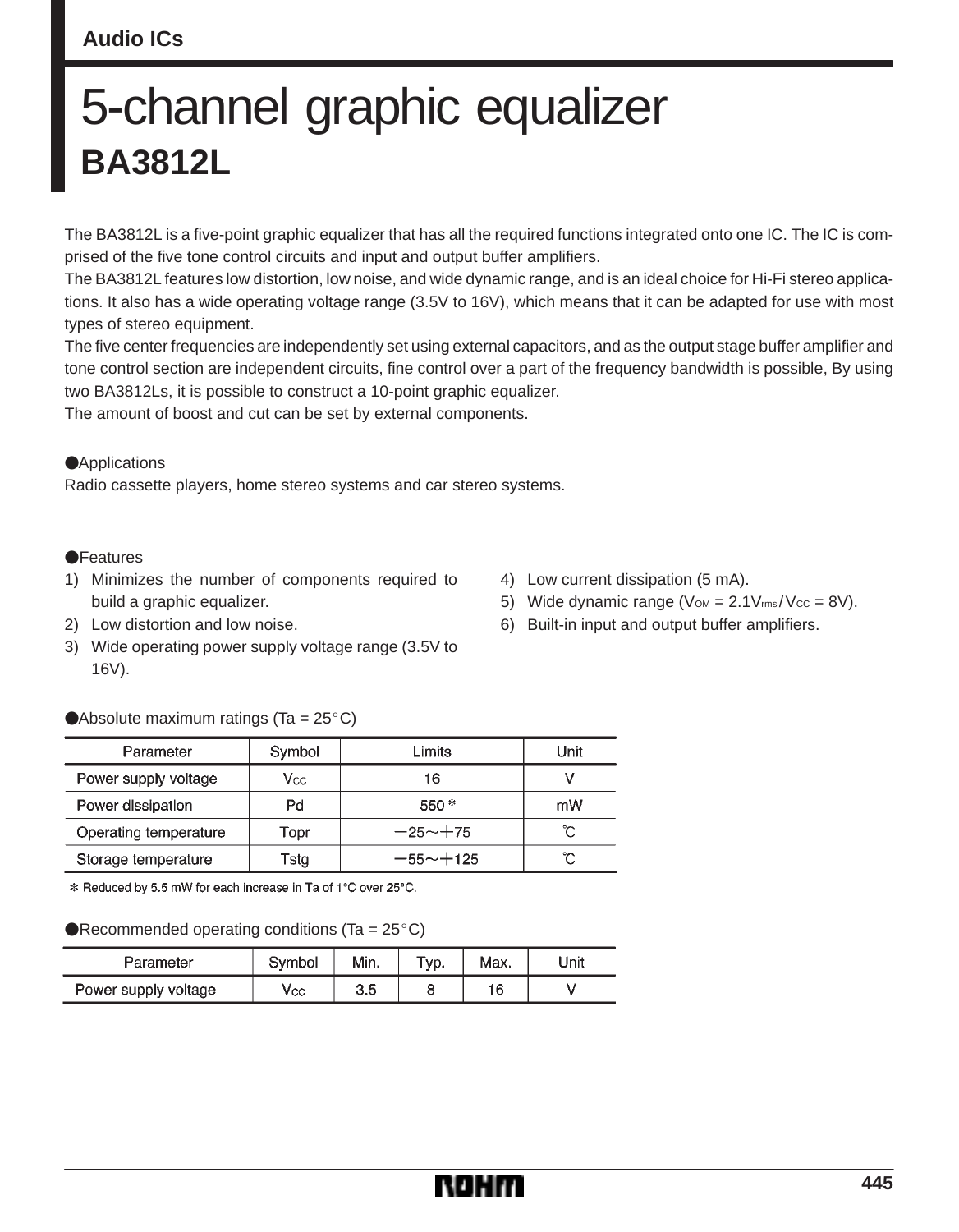#### Block diagram



Electrical characteristics (unless otherwise noted, Ta =  $25^{\circ}$ C, Vcc = 8V, and fin = 1kHz)

| Parameter                 | Symbol                | Min.   | Typ.   | Max. | Unit | Conditions                                                             |
|---------------------------|-----------------------|--------|--------|------|------|------------------------------------------------------------------------|
| Quiescent current         | lQ                    | 2.5    | 5.0    | 8.0  | mA   |                                                                        |
| Maximum output voltage    | <b>V<sub>OM</sub></b> | 1.5    | 2.1    |      | ν    | $THD=1%$                                                               |
| Total harmonic distortion | THD                   |        | 0.01   | 0.1  | ℅    | $V_{\text{OUT}} = 120 \text{mV}$ , f=1kHz                              |
| Output noise voltage      | V <sub>NO</sub>       |        | 5      | 20   | μV   | $R_{\text{IN}} = 10 \text{k} \Omega$                                   |
| Input / output gain       | Gv                    | $-2.5$ | $-0.5$ | 1.5  | dB   | Overall input/output gain when all flat<br>$V_{\text{IN}} = 200$ m $V$ |
| Control range             | CR                    | ±10    | 士12.0  | ±14  | dB   | $V_{\text{IN}} = 200$ m $V$                                            |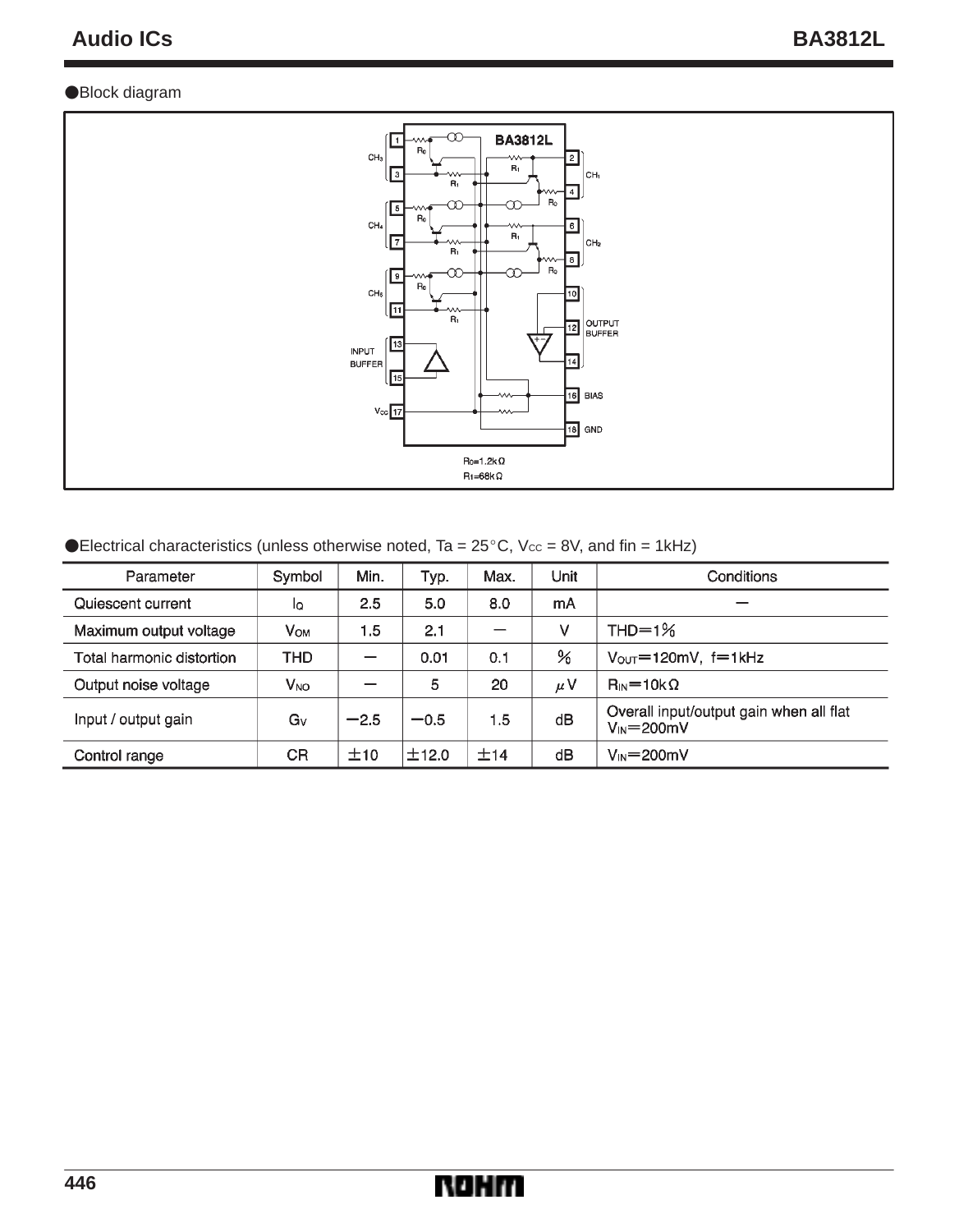#### •Measurement circuit





Application example



Fig. 2 10-point single channel graphic equalizer circuit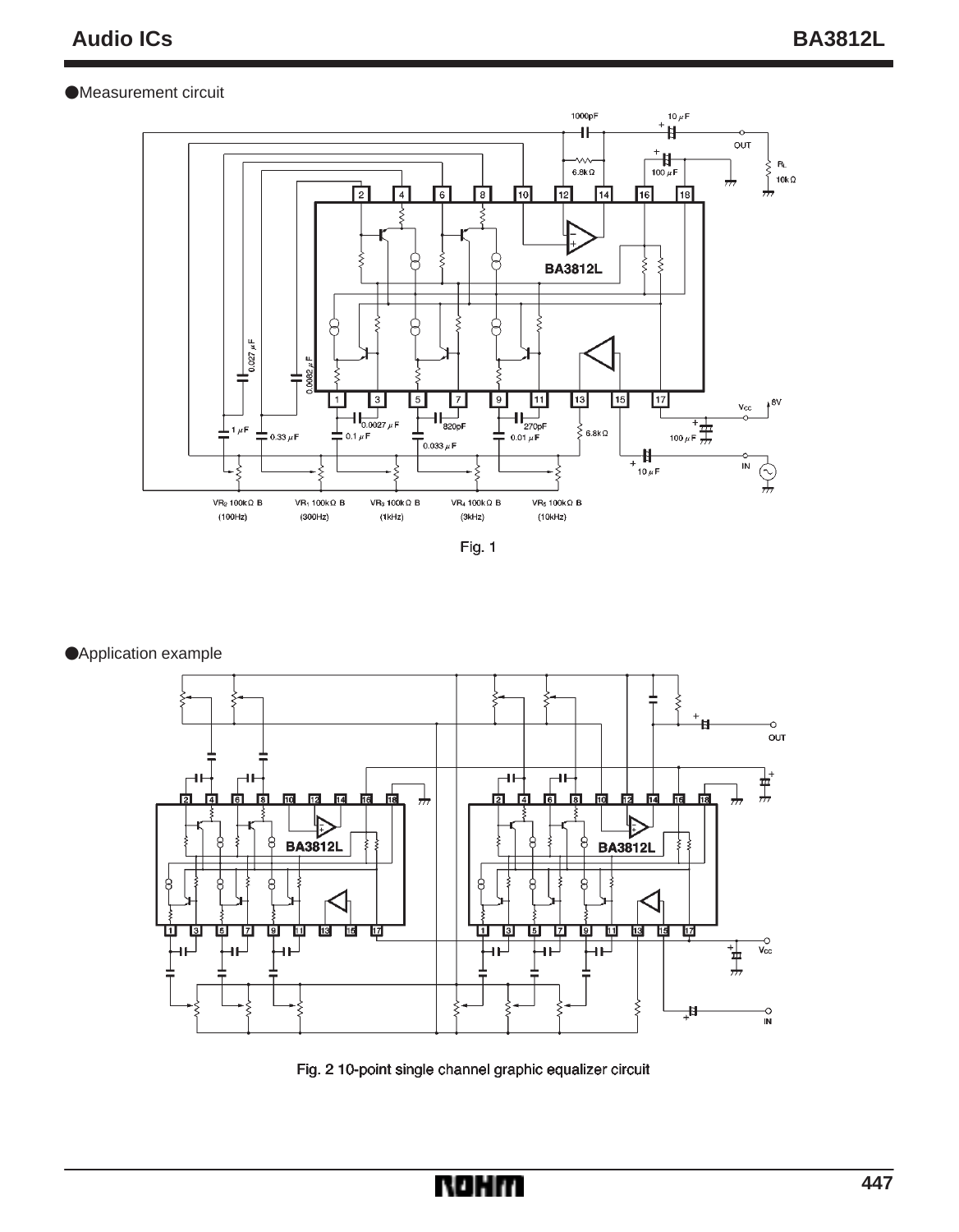By using more than one IC the following applications are also possible:

(1) 10-point single-channel graphic equalizer

As shown in Fig. 2, with two ICs it is possible to construct a 10-point single-channel graphic equalizer,

(2) 7-point stereo graphic equalizer

As shown in Fig. 3, with three ICs it is possible to construct a 7-point stereo graphic equalizer. Two BA3812L ICs are used to construct a 5-point stereo graphic equalizer, and two of the active inductor circuits from a third BA3812L are added to each.



Fig. 3 7-point stereo graphic equalizer circuit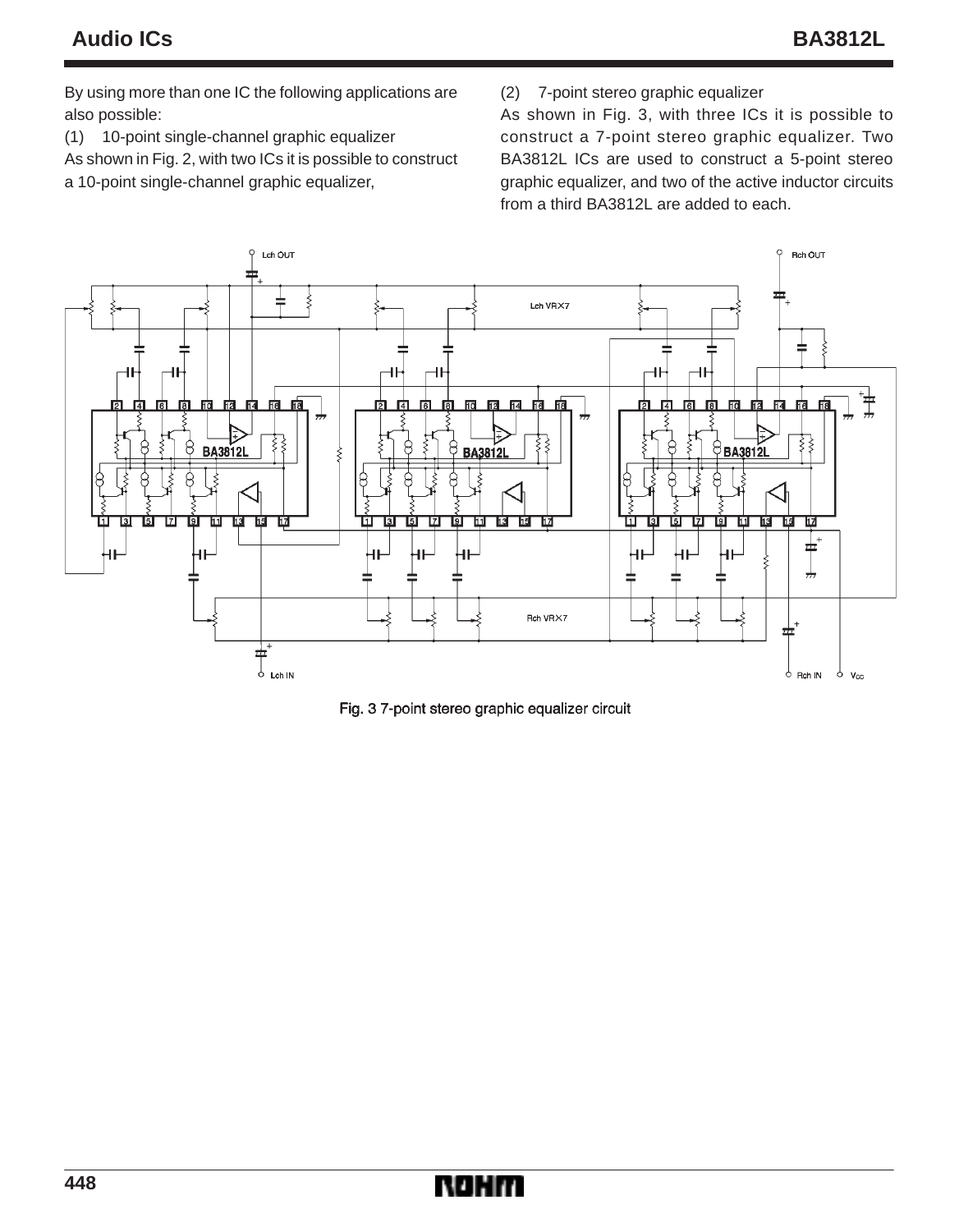## **Audio ICs BA3812L**

#### ●Solid-state inductor

A solid state inductor uses an active element and has the equivalent function of an inductor. The circuit shown in Fig. 4 is used in the BA3812L. This circuit employs two capacitors, a potentiometer, and a bias capacitor as external components, everything else is on the chip. The resonance frequency  $(f<sub>o</sub>)$  and the Q of the circuit are fixed by the values of the external capacitors.

The circuit Q is obtained from the following formula:

The resonance frequency is obtained from the following formula:

$$
f_o(Hz) = \frac{1}{-2\pi\sqrt{ReR_0C_0}} \quad (R: \Omega, C: F)
$$

Q is the factor that determines the bandwidth of the frequency. If the amount of boost and cut are the same for the same resonance frequency, the larger the value of Q, the narrower the resonant frequency band.